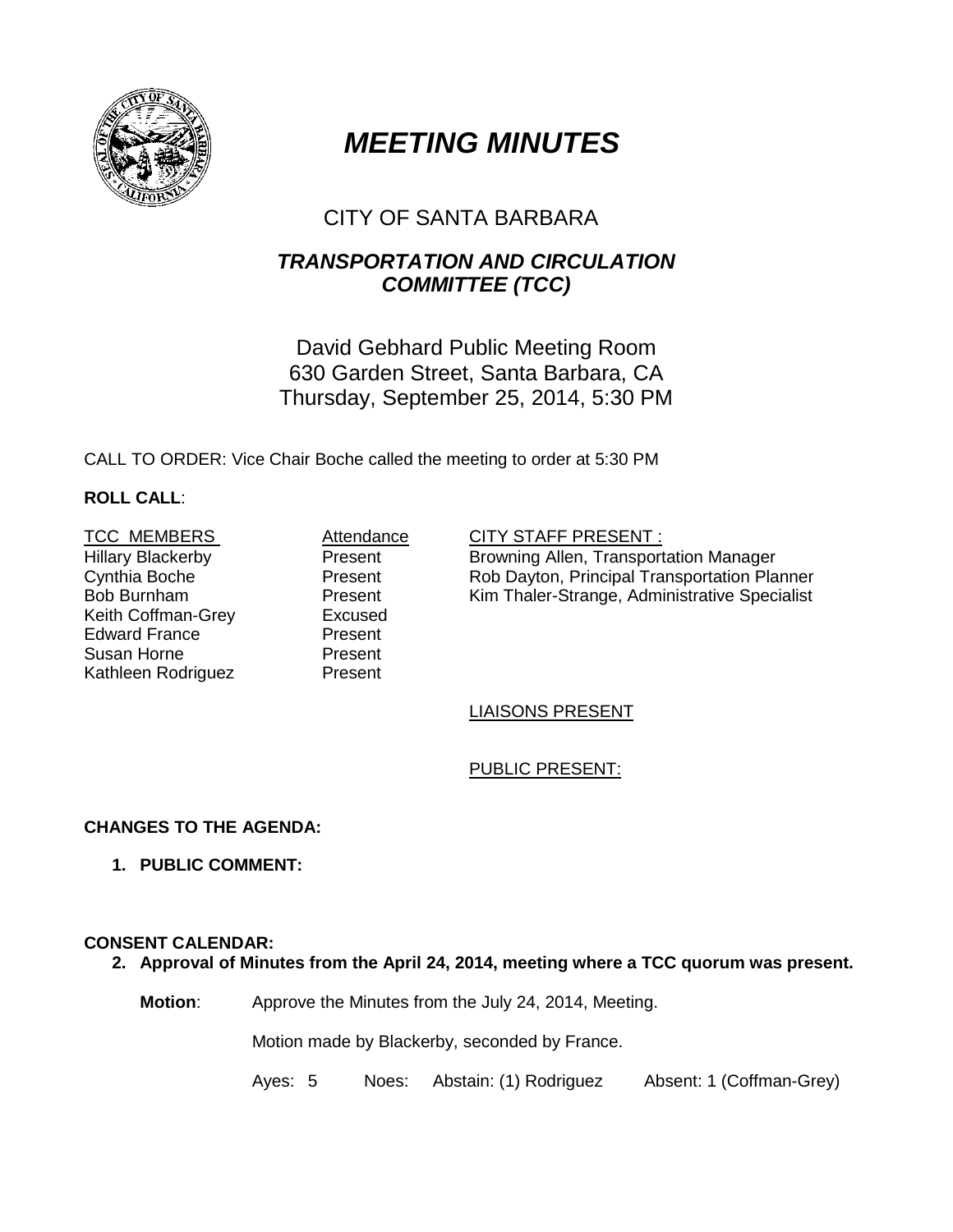## **REPORTS**

#### **3. Castillo Interchange Deficiency Plan (Plan)**

Mr. Rob Dayton, Principal Transportation Planner gave a report about the Congestion Management Program (CMP), and a summary of the staff report.

The Santa Barbara County Association of Governments (SBCAG) has maintained the CMP. Level of Service E is the threshold that determines the need for a deficiency plan at an intersection. During the recession, traffic volumes went down. Recently, traffic volumes have grown and are currently at 2008 levels, except for some intersections. The intersection of Castillo and Haley is one of these intersections. It is monitored by SBCAG and is at LOS E.

There is a need for a deficiency plan. The City has a year to complete a plan that will look at the cause of the deficiency, which could include growth and fluctuation at the college. The plan would also identify the factors contributing to the deficiency and the solutions and costs to solve the problem. This process would be similar to the process that was completed for Mission Street in 1998. The Plan will include a capital project and systems recommendations. The intent is to take the plan to Council, then to the TCC and then back to Council.

One of the issues with this interchange is that it is under the water table, held down by pylons. Since it was opened, leaking has been a problem. Sometimes Caltrans will try to fix it, but it doesn't always work. Capacity is impacted by the fact that it is slippery for motorists, and there are a lower percentage of bicycles going to City College, which adds to congestion. Staff will come back to the TCC with a draft of the Plan.

#### **Committee Comments**

Ms. Blackerby wanted confirmation that Caltrans is working on another attempt at a temporary fix. Mr. Allen confirmed that they are looking at pavers.

Mr. France thanked staff for bringing this item to the Committee. This is an important path for pedestrians as well, since the beach and park are four blocks away.

Ms. Rodriguez asked if Castillo Street is all one-way, and is it one way coming from the DMV. The street becomes a one-way street at Cota Street.

Mr. Burnham asked about the process and timeline. Mr. Dayton indicated that staff would return to the TCC in February; go to Council in March and then SBCAG in April. Mr. Allen added that we have a year from last May when the determination was made by SBCAG. An award of Contract for the Plan will be going before Council in November.

Mr. France asked if the lot at the corner of Montecito and Castillo streets will be included in the process as it is creates a dangerous situation for bicycles and pedestrians. Mr. Dayton indicated that there was a Land Development application for that site and staff is working with Derrick Bailey's staff.

Mr. Rodriguez asked if there are a significant number of intersections at LOS E or if this was a clear standout. Mr. Dayton replied that this is a clear standout, but there will be a domino effect when the US Highway 101 is completed.